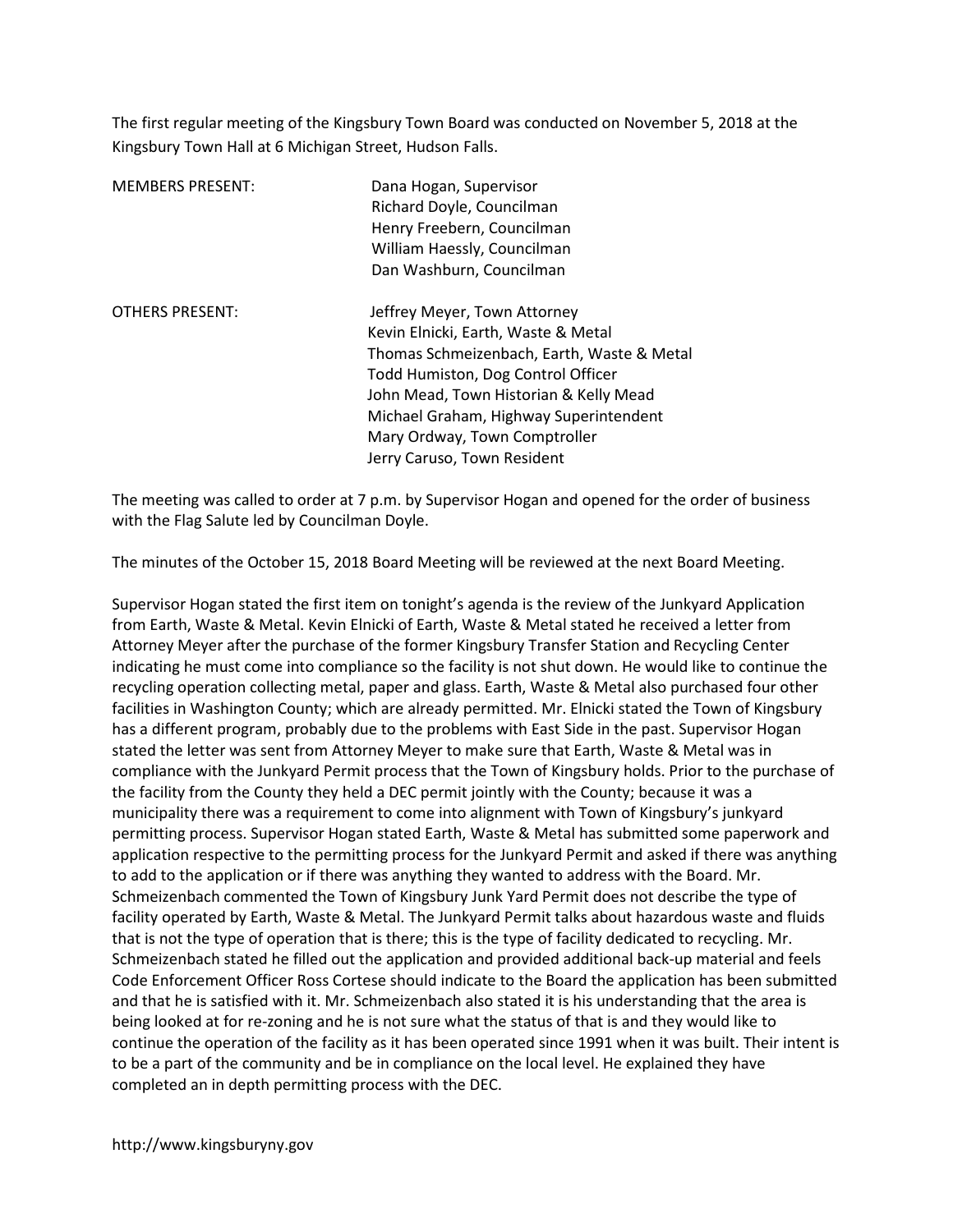Supervisor Hogan commented there were a couple of required items in the application that were not included; there was not a narrative that described the business activity and certification of zoning compliance. Mr. Schmeizenbach commented that Code Enforcement Officer Ross Cortese needs to take care of that. Supervisor Hogan asked Mr. Schmeizenbach if he had made a formal request in writing for a zoning change. Mr. Elnicki answered they have not made a formal request and they had been grandfathered in before the Town changed the law. Attorney Meyer stated this went into effect before 2013. Mr. Elnicki stated the operation has been in existence since 1991. Attorney Meyer explained there are two things that are operating; there is the junkyard law under Section 174 and the regulations for junkyards and there is the zoning law. The zoning law stands alone and has a sunset condition for junkyards outside of the industrial zone which allows it to continue for two years. Attorney Meyer they are in compliance until August of 2020; at that time due to the zoning law they will lose their grandfathered status. Once again Mr. Schmeizenbach stated the facility is really not a junkyard as described in the application for Earth, Waste & Metal to continue operation. He feels the common understanding of a junkyard is not what is going on here. Attorney Meyer stated under the definition of junkyard, this operation falls clearly under that. Supervisor Hogan stated we must move forward; Earth, Waste & Metal should make a formal request for a zoning change in writing. Supervisor Hogan stated there were some items missing from the list in the junkyard application; the Board cannot schedule a Public Hearing until the application is complete. Supervisor Hogan stated it is the Board's intent that the process move forward and the facility continues to operate. Attorney Meyer will draft a letter with the necessary information for a zoning change to Earth, Waste & Metal.

Town Historian John Mead addressed the Board with a report of his past year activities as follows:

- 1. One FOIL request
- 2. Six Genealogical requests
- 3. Three general historical questions
- 4. Solomon Northup tie-in with the Town of Kingsbury who grew up someplace near Ideal Dairy Farm
- 5. The Moss Street Cemetery is still in the process of being on the National Registration of Historical Places
- 6. He is working with a Japanese Historian who is interested in Townsend Harris of Hudson Falls
- 7. Receipt of three donations for the Town files
- 8. Washington County Historical Fair at Hartford with a Kingsbury display

Supervisor Hogan recently received a call in regard to the Town maintaining the Vaughn Cemetery located on Farley Road. Supervisor Hogan and Highway Superintendent Michael Graham toured the cemetery which is located on private property. John Mead reported there are ten known burials; all Vaughn family members and probably more burials that are unmarked. The oldest burial is from 1800 and the last burial was in 1851. A discussion followed amongst the Board in regard to the maintenance of the cemetery. Attorney Meyer stated "If this is a private family cemetery; it isn't a question of whether the Town wants to maintain it or not; it is a private family cemetery and the Town can't." The discussion continued, Attorney Meyer stated you are allowed to visit a cemetery regardless of where it is and who owns around it, you have a right to get there even if it is located on private property. The Board made a decision not to take over the maintenance of the Vaughn Cemetery.

A motion by Councilman Freebern seconded by Councilman Doyle and carried by a vote of 5 ayes for Supervisor Hogan to sign a Barnstormers/National Grid agreement confirming that the Town has no objection to the Barnstormers Snowmobile Club having a right of way on National Grid property in the Town of Kingsbury.

http://www.kingsburyny.gov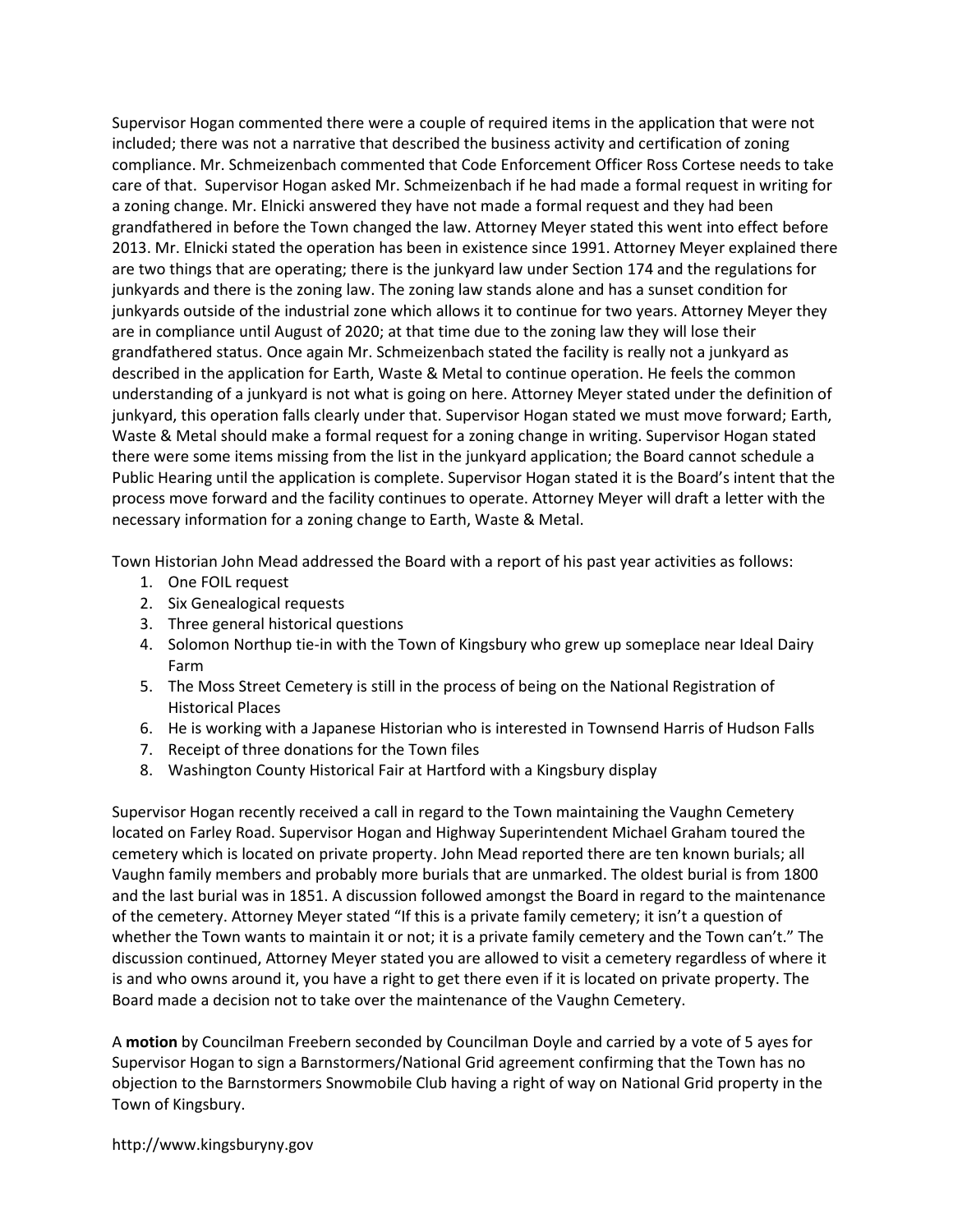Dave Perkins reached out to Superintendent of Highways Michael Graham to let the Board know they would like to stay on the shoulder of New Swamp Road an additional 200 feet; a new land owner does not want the Barnstormers riding on his property. Superintendent Graham stated it will not change the way they plow snow and it will not impede any traffic. The Board has no issues with the request. The Branstormers also travel by the Town Barn and through the pit; Superintendent Graham will get a hold harmless agreement and a copy of their liability with the Town of Kingsbury listed as additionally insured.

A motion by Councilman Freebern seconded by Councilman Washburn and carried by a vote of 5 ayes to adopt the following resolution:

## RESOLUTION TOWN OF KINGSBURY

## TOWN OF KINGSBURY TOWN BOARD 6 MICHIGAN STREET, HUDSON FALLS, NEW YORK

#### RESOLUTION NUMBER 9 OF 2018

WHEREAS, the Town of Kingsbury, with the assistance from Washington County and Tetra-Tech, has gathered information and prepared the Washington County Hazard Mitigation Plan; and

WHEREAS, the Washington County Hazard Mitigation Plan has been prepared in accordance with the Disaster Mitigation Act of 2000; and

WHEREAS, the Town of Kingsbury is a local unit of government that has afforded the citizens an opportunity to comment and provide input in the Plan and the actions in the Plan; and

WHEREAS, the Town of Kingsbury have reviewed the Plan and affirms that the Plan will be updated no less than every five years;

NOW THEREFORE, BE IT RESOLVED by the Kingsbury Town Board that the Town of Kingsbury adopts the Washington County Hazard Mitigation Plan as this jurisdiction's Natural Hazard Mitigation Plan, and resolves to execute the actions in the Plan.

ADOPTED this  $5<sup>th</sup>$  day of November, 2018 at the meeting of the Kingsbury Town Board.

Supervisor

Town Clerk

http://www.kingsburyny.gov

\_\_\_\_\_\_\_\_\_\_\_\_\_\_\_\_\_\_\_\_\_\_\_\_\_

\_\_\_\_\_\_\_\_\_\_\_\_\_\_\_\_\_\_\_\_\_\_\_\_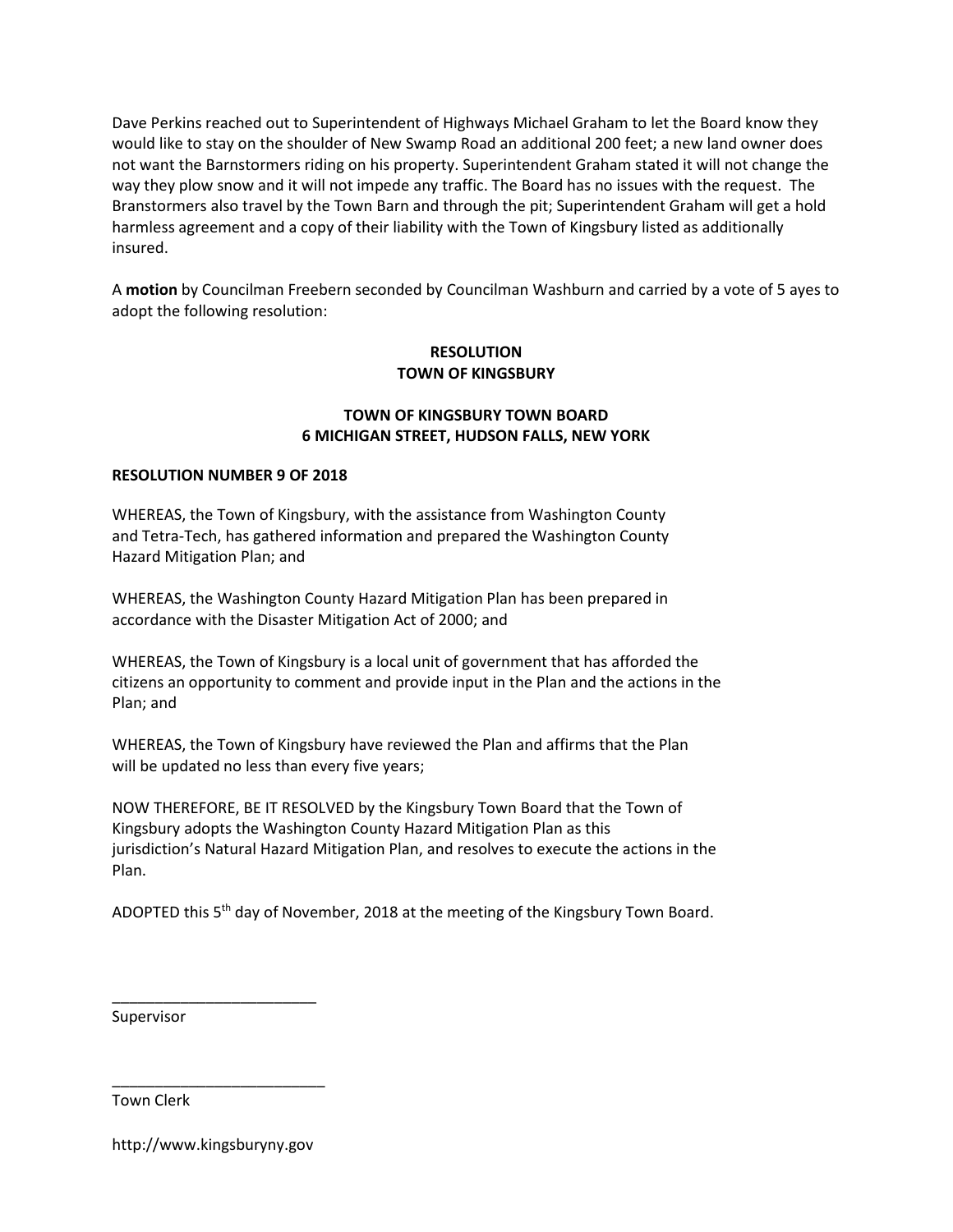A motion by Councilman Washburn seconded by Councilman Freebern and carried by a vote of 5 ayes for the Town Clerk to have published in the Post-Star a notice to Town of Kingsbury residents for no parking on Town roads commencing November 12, 2018 until March 31, 2019 from 6 p.m. until 6 a.m.

Supervisor Hogan reported modifications must be make in the Town Employee Handbook in regard to sexual harassment and workplace violence. Comptroller Mary Ordway stated the state laws had changed and the Town must follow state policy. A discussion followed; Councilman Washburn and Councilman Haessly did not receive their copy of the proposed changes; this will be tabled until the next Board meeting.

### TOWN CLERK REPORT:

Local Law's 2 & 3 of 2018 were filed with the Department of State on October 22, 2018. The school tax collection is complete and the unpaid tax bills will be returned to the Washington County Treasurer's Office this week.

The scheduling of the poll inspectors for elections is no longer done in the Town Clerk office due to shortage of available inspectors; the Board of Elections will contact and schedule the inspectors.

A motion by Councilman Freebern seconded by Councilman Doyle and carried by a vote of 5 ayes for Comptroller Mary Ordway to be paid 201 hours for her extra time worked which will be charged to the water district.

## DOG CONTROL OFFICER REPORT:

Todd Humiston reported he had found a new vendor to publish the books used in the Dog Safety presentations. The new vendor is local so there will be no shipping fees and they charge less for the books.

Humiston has been busy with dogs running at large.

### HIGHWAY SUPERINTENDENT REPORT:

Company Bridge Road paving is complete.

The plow frames and wings are on the trucks, have been tested, and are ready for plowing snow. Rabies clinic was conducted on Saturday November 3, 2018 at the Highway Garage.

# SUPERVISOR REPORT:

Supervisor Hogan received a thank you note from the Luciano family thanking the Town of Kingsbury for their continued assistance with the Annual 5K Tony Luciano Race.

Supervisor Hogan sent a copy of the Town's Solar Energy Pilot Law to Cypress Creek; Cypress Creek was under the impression that the Town was negotiating on behalf of the County and School. Supervisor clarified to them that we are not.

The Washington County Budget has balanced and remained under the tax cap this year.

A motion by Councilman Freebern seconded by Councilman Doyle and carried by a vote of 5 ayes to accept the reports of certain officer for the month of October as follows:

Code Enforcement Officer: No Activity

Dog Control Officer: Complaints/Calls 59; Seizures 4; Unlicensed Dogs 10; Mileage 574 with 82 charged to Fort Edward & 144 charged to Fort Ann

http://www.kingsburyny.gov